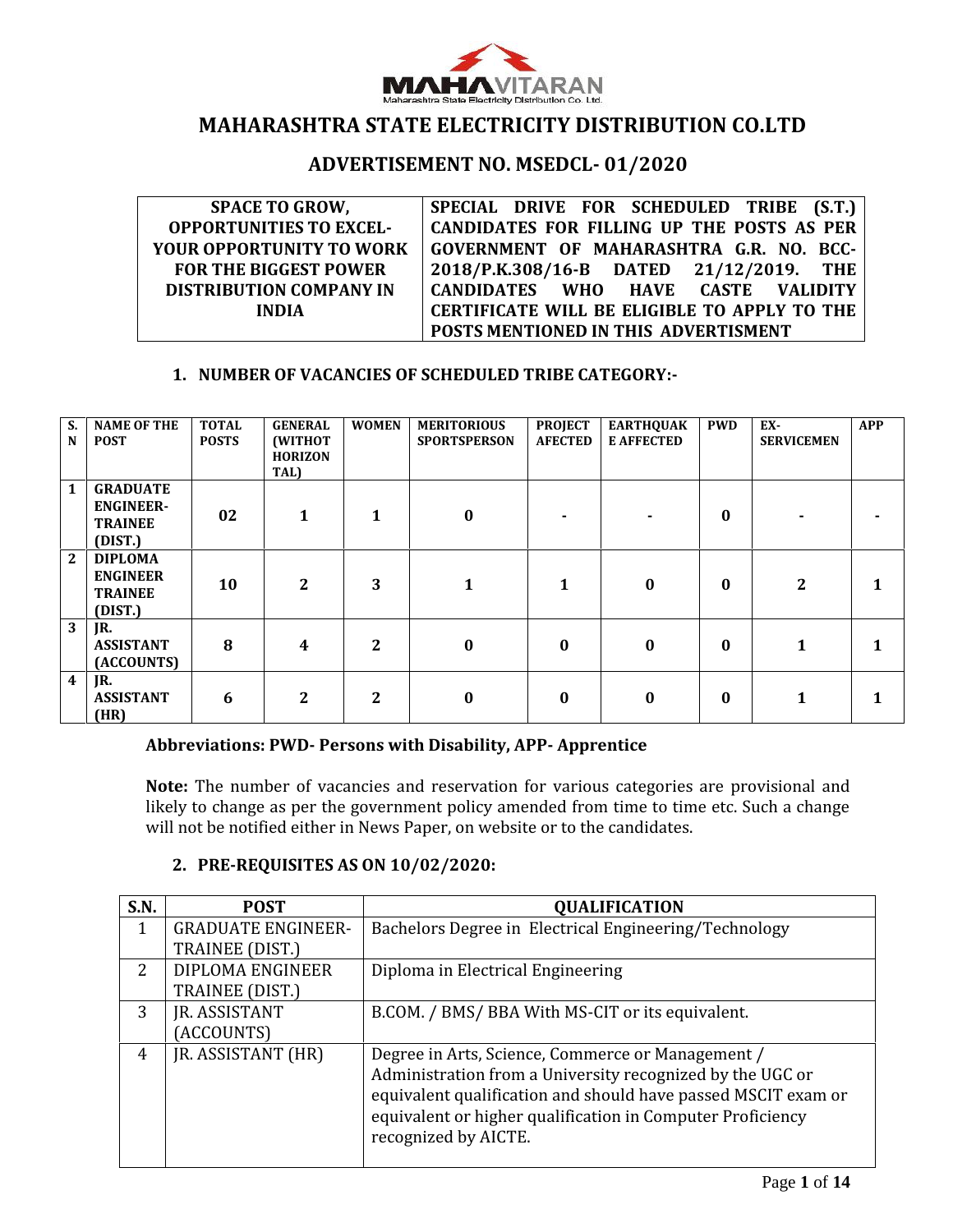**Note :** i) A Degree should be from a University or Institute in India established or incorporated under Central Act or a State Act or any other qualification recognized as equivalent thereto, by the Competent Authority.

(ii) It shall be the sole responsibility of the candidate to produce equivalency certificate issued by the Competent Authority at the time of document verification, if any else his/her selection will stand cancelled.

iii) For the post of Graduate Engineer trainee (Dist.) the departmental candidate (i.e., employees of MSEDCL only) possessing Degree/ Diploma in Engineering / Technology in any other discipline shall be considered under direct recruitment provided that they will have to appear for written examination (online) consisting of syllabus of Electrical Engineering and compete along with other candidates.

iv) When any departmental employee holding Diploma in Engineering acquires AMIE qualification and/ or acquires recognized degree in Engineering, after undergoing part-time degree course, he should be treated on par with a degree holder in Engineering for the purpose of direct recruitment of any post under the company requiring that qualification. In such cases it shall be considered equivalent irrespective of the class / grade or percentage of the marks secured in these examination, even if specified for outsiders.

# **3. PAY-GROUP & AGE LIMIT AS ON 10/02/2020:**

| S.N. | <b>Post</b>                              | Pay-group | <b>Age Limit</b> |
|------|------------------------------------------|-----------|------------------|
|      | <b>GRADUATE ENGINEER-TRAINEE (DIST.)</b> |           | 35 Years         |
|      | DIPLOMA ENGINEER TRAINEE (DIST.)         |           | 30 Years         |
| 3.   | JR. ASSISTANT (ACCOUNTS)                 |           | 30 Years         |
|      | <b>JR. ASSISTANT (HR)</b>                |           | 30 Years         |

- 3.1 Date of birth as recorded in the Secondary School Certificate (SSC) and age as on 10/02/2020 should be considered; hence it is to be mentioned accordingly in the application.
- 3.2 Upper age limit is relaxable by 5 years for the candidates belonging to Scheduled Tribe Category.
- 3.3 Upper age limit for departmental candidates is 57 years. Departmental candidate means employees of MSEDCL only.
- 3.4 The Persons with Disability who have applied for the post is relaxable up to 45 years.
- 3.5 **For the post of Diploma Engineer-Trainee (Dist.), Jr. Assistant (Accounts) and Jr. Assistant (HR),** the upper age limit for Ex-serviceman is relaxable up to 45 years.
- 3.6 **For the posts of Diploma Engineer-Trainee (Dist.)** , **Jr. Assistant (Accounts) and Jr. Assistant (HR)** the upper age limit for those candidates who have undergone Apprenticeship training under respective trade in MSEDCL, the age is relaxed to the extent of period of training viz. 12-24 months. Apprenticeship training undergone in other organization/Company will not be considered for age relaxation benefit.
- 3.7 The upper age limit for meritorious sport-persons is relaxed by 5 years.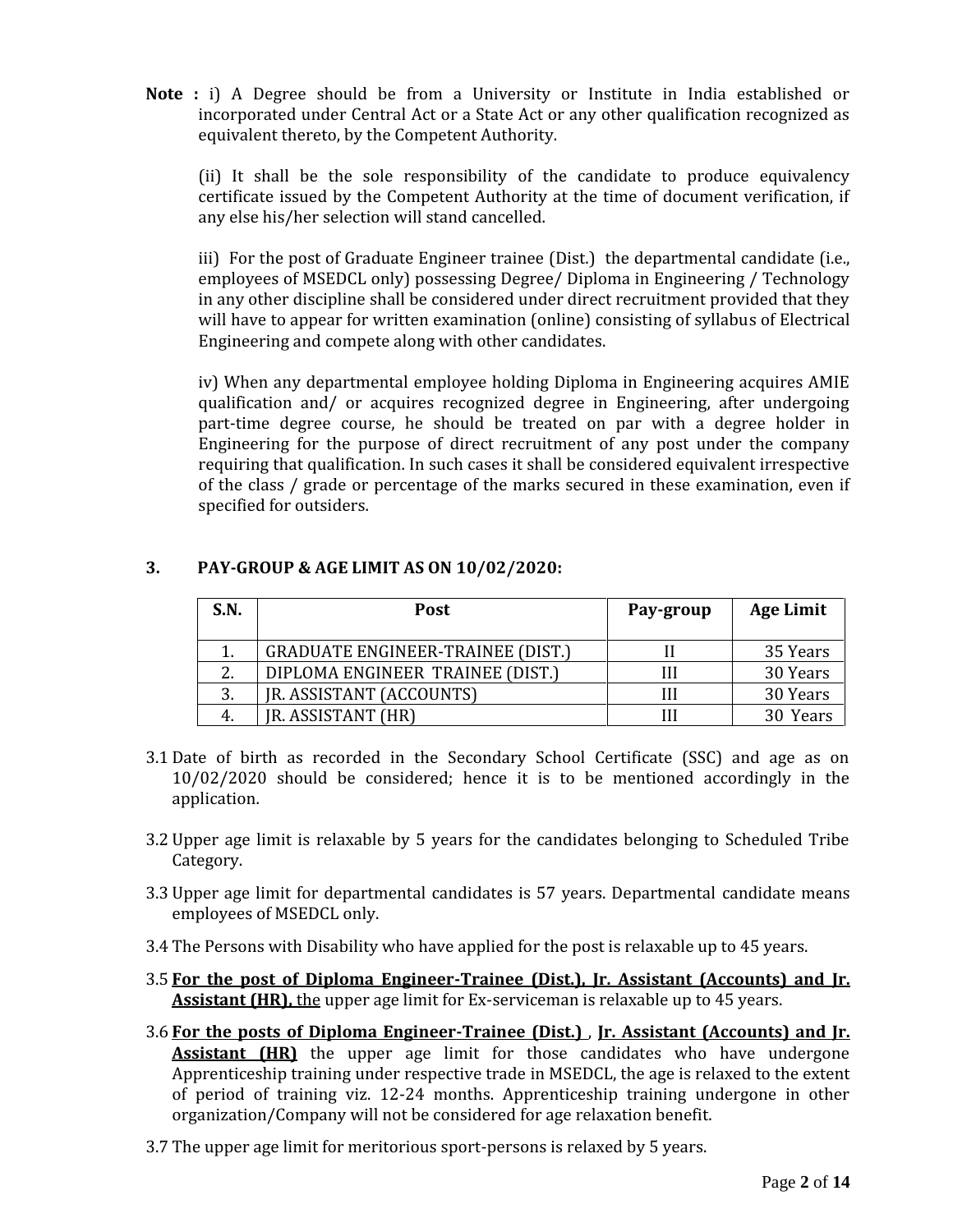### **4 REMUNERATION:**

## ( I) GRADUATE ENGINEER-TRAINEE(DIST.), DIPLOMA ENGINEER TRAINEE (DIST.):-

| S.N | <b>POSTS</b>                            | <b>REMUNERATION</b>    |
|-----|-----------------------------------------|------------------------|
|     | <b>GRADUATE ENGINEER-TRAINEE(DIST.)</b> | Rs. 22,000/- Per Month |
|     | DIPLOMA ENGINEER TRAINEE (DIST.)        | Rs. 18,000/- Per Month |

# (II) JR. ASSISTANT (ACCOUNTS) / JR. ASSISTANT (HR):-

| 1st Year               | 2 <sup>nd</sup> Year      | 3rd Year                  |
|------------------------|---------------------------|---------------------------|
| Rs. 19,000/- per month | Rs. $20,000/$ - per month | Rs. $21,000/$ - per month |

- Note 1: The selected candidates are entitled for CPF and gratuity and no other allowance will be applicable to them as per the prevailing Rules of the Company amended from time to time. In addition to remuneration, the Company's contribution towards CPF is to be deposited to an individual CPF account calculated on the basis of Basic Pay plus Dearness allowance paid during training/contractual period and Family Pension Fund Contribution for the Trainees will be deposited with the Employees Provident Fund Office as per Rules. If departmental candidates other than contract employees applied and selected, their present pay and other service conditions will be protected.
- Note 2: For posts under Para 4 (I), on successful completion of trainee period of one year the candidates selected for Graduate Engineer-Trainee (Dist.) will be absorbed in the regular post of Assistant Engineer (Dist.) in the pay scale of Rs. 49210-2165-60035-2280-119315 and Diploma Engineer-Trainee (Dist.) will be absorbed in the regular post of Junior Engineer (Dist.) in the pay scale of Rs. 37340-1675-45715-1740-63115-1830-103375.
- Note 3: For posts under Para 4 (II), on successful completion of contractual period of three years the candidates selected for Jr. Assistant (Accounts) and Jr. Assistant (HR) will be absorbed in the regular post of Lower Division Clerk (Accounts) and Lower Division Clerk (HR) respectively in the pay scale of Rs. 29035-710-32585-955-42135-1060-72875.
- Note 4: The candidates who will applied for the post of JR. ASSISTANT (ACCOUNTS) and having post graduate in Commerce/Finance and appointed will be paid Rs. 1000/- as additional remuneration. And those candidates who will applied for the post of JR. ASSISTANT (ACCOUNTS) and having post graduate will be paid Rs. 1000/- as additional remuneration.

#### **5. RESERVATION:**

5.1 The reservation policy for persons with disability shall apply as per Government directives. Persons suffering from not less that 40 % of disability shall only be eligible for the benefit of reservation for persons with disability. The candidate should submit copy of Medical Certificate issued by the appropriate Medical Board in terms of Govt. of India, Office Memorandum No.36035/3/2004-Estt (Res.) dated 29.12.2005, along with application. The details of the reservation for the post are as below: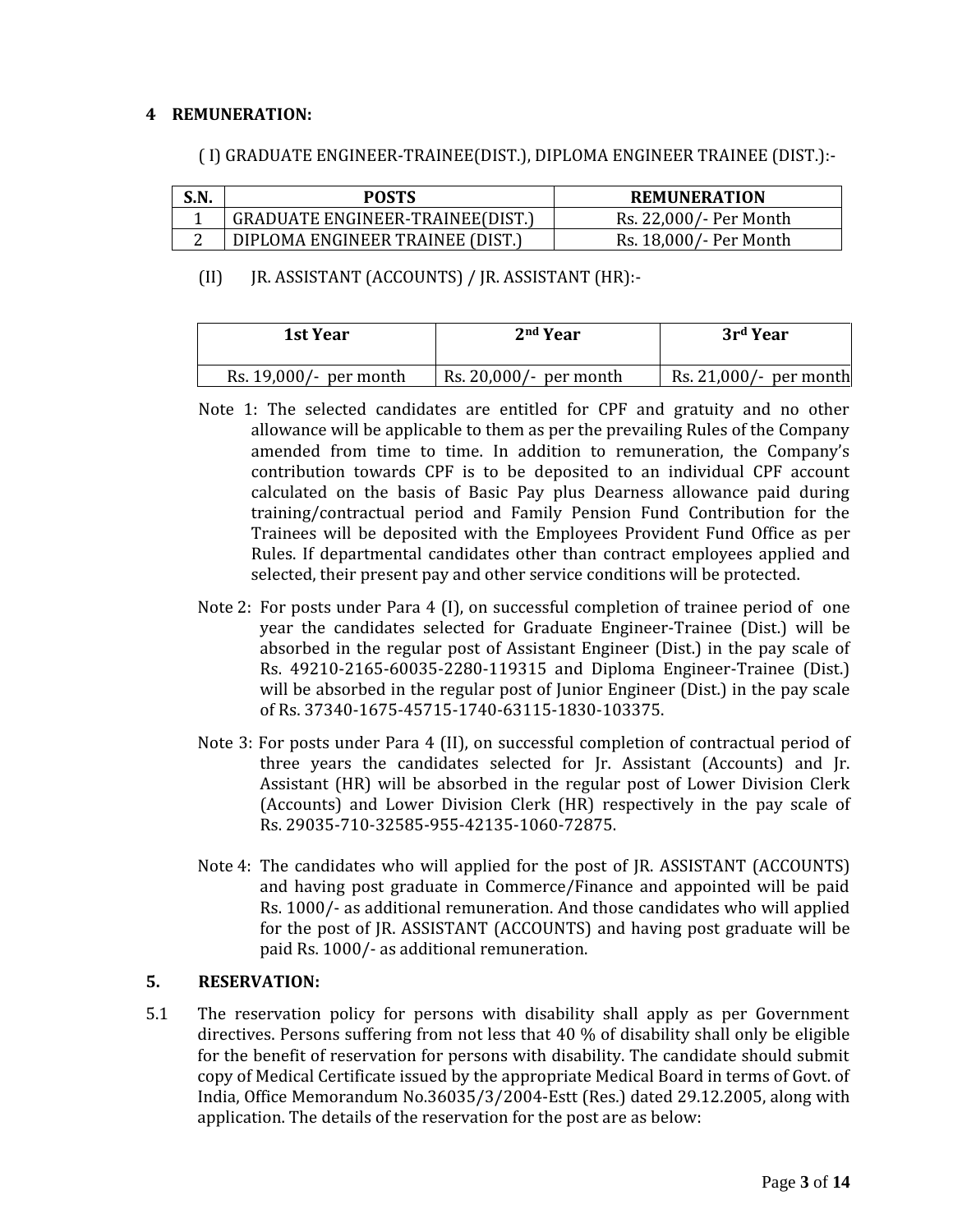| S.N. | <b>POSTS</b>                             | PERSONS WITH DISABILTY<br><b>CATEGORY (PWD)</b> |
|------|------------------------------------------|-------------------------------------------------|
|      | <b>GRADUATE ENGINEER-TRAINEE (DIST.)</b> | OL, HH                                          |
| ົາ   | DIPLOMA ENGINEER TRAINEE (DIST.)         | OL, HH                                          |
| 3.   | JR. ASSISTANT (ACCOUNTS)                 | OA, OL, OAL, BL, HH, B, LV                      |
|      | JR. ASSISTANT (HR)                       | OA, OL, OAL, BL, HH, B, LV                      |

Abbreviations: OL - One Leg Affected, HH - Hearing Handicapped, OA - One Arm Affected, OAL - One Arm & One Leg Affected, BL – Both Legs Affected, <sup>B</sup> – Blind, LV –Low Vision.

- 5.2 There shall be 4 % horizontal reservation for persons with disability and recommended for selection as per the GoM PWD/2018/P.K.114/16-A dated 29/05/2019.
- 5.3 There shall be 5 % horizontal reservation for Meritorious Sportspersons. The candidates applying against Meritorious Sportspersons shall ensure that he/she has the valid Sport Certificate which is validated by the Appropriate Sport Committee on or before last date of submission of online application**. It will be the responsibility of the candidate to validate the sport certificate in prescribed format from the appropriate competent authority before the submission of online application and the candidates are required to submit/mention his/her all the Sports Certificates at the same time and the same has to be mentioned in the online application as per G.R. dated 01/07/2016.**
- 5.4 For DET ((Dist.), Jr. Assistant (Accounts) and Jr. Assistant (HR) there shall be a horizontal reservation of 15 % for the Ex-Servicemen / Disabled Ex- Servicemen / Dependents of Ex-Servicemen killed in Action:-

An "Ex Servicemen" means a person, who has served in any rank (whether as combatant or as non-combatant) in the Regular Army. Navy and Air Force of the Indian Union but does not include a person who has served in the Defense Security Corps, the General Reserve Engineering Force, the Lok Sahayak Sena and the Para-Military Forces, and

- (i) Who has retired from such service after earning his/ her pension; or (ii) who has been released from such service on medical grounds attr
- who has been released from such service on medical grounds attributable to military service or circumstances beyond his control and awarded medical or other disability pension; or
- (iii) Who has been released otherwise than on his own request from such service as a result of reduction in establishment; or
- (iv) Who has been released from such service after completing the specific period of engagement otherwise than at his own request or by way of dismissal of discharge on account of misconduct or inefficiency and has been given a gratuity; and includes personnel of the Territorial Army of the following categories, namely :-<br>(i) Pension holde
	- (i) Pension holders for continuous embodies service;<br>(ii) Persons with disability attributable to military ser
	- (ii) Persons with disability attributable to military service; and (iii) Gallantry award winners.
	- Gallantry award winners.

Provided that any person who has been released prior to  $1^{st}$  July, 1987:-<br>(a) at his own request after completing 5 years' service in the Arme

at his own request after completing 5 years' service in the Armed Forces of the Union; or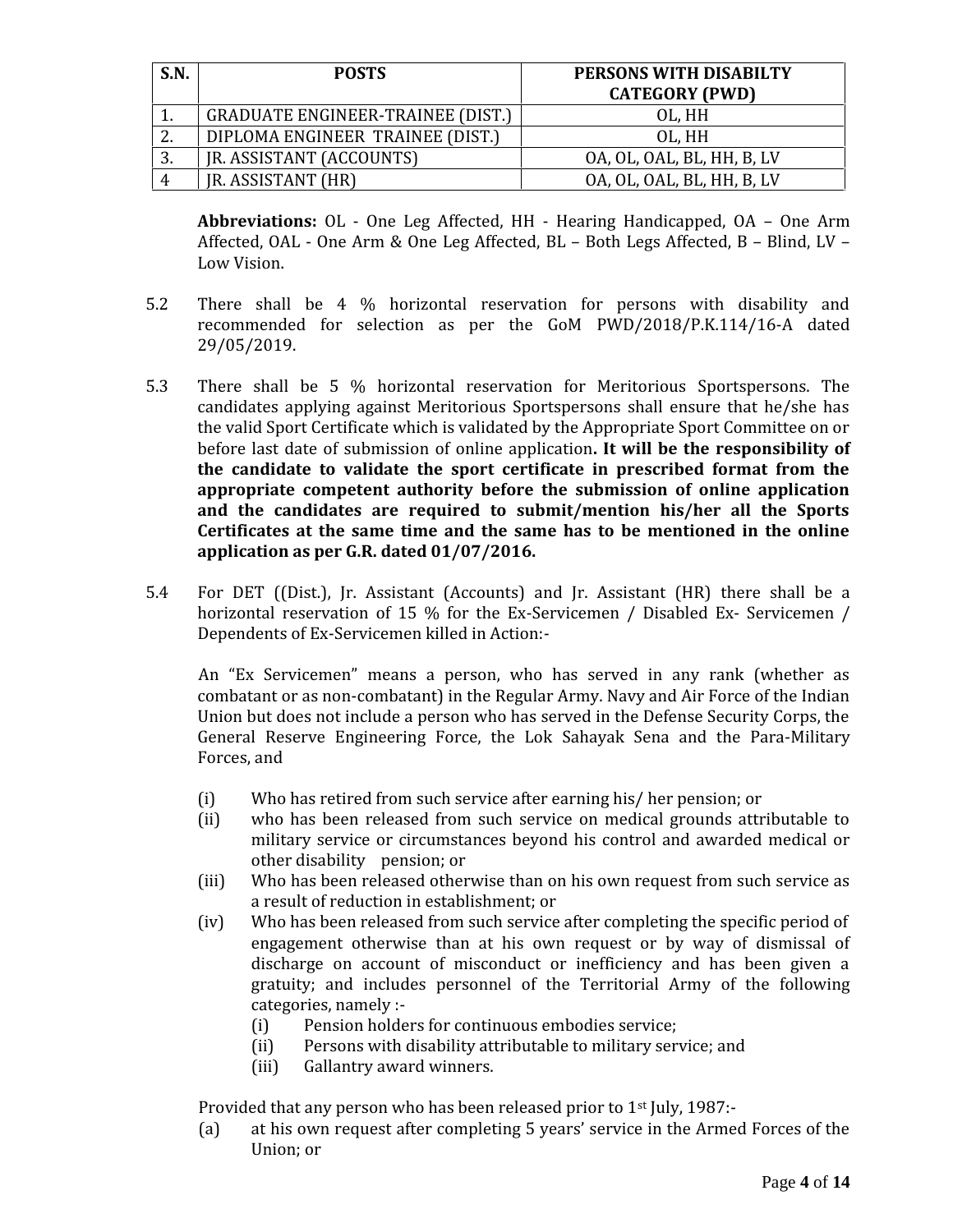(b) after serving for a continuous period of six months after attestation otherwise than at his own request or by way of dismissal or discharge on account of misconduct or inefficiency or has been transferred to the reserve pending such release; shall also deemed to be an ex-servicemen for the purpose for this clause.

Explanation - (1) The persons serving in the Armed Forces of the Union who on retirement from service, would come under the category of "Ex-Servicemen", may be permitted to apply for re-employment one year before the completion of the specified terms of engagement & avail themselves of all concession available to Ex-Servicemen in Armed Forces of the Union.

(2) The Armed forces personnel retired/ released at their own request but having earned their pension will be included in the term "Ex-Servicemen" defined for the purpose of reservation in posts in Government.

- 5.5 For the post of DET ((Dist.), Jr. Assistant (Accounts) and Jr. Assistant (HR) there shall be 5% horizontal reservation for the Project Affected Persons and 2% for Earthquake Affected Persons.
- 5.6 There shall be 10% horizontal reservation for the post DET ((Dist.), Jr. Assistant (Accounts) and Jr. Assistant (HR) for apprentice who have duly completed their apprenticeship under respective trade in MSEDCL.
- 5.7 **As per GR dated 21/12/2019 the candidates who have caste validity certificate issued by Appropriate Authority will be eligible to apply to the posts under this advertisement. For claiming and availing benefit of Scheduled Tribe (ST), the candidates should produce a caste validity certificate issued by the Caste Scrutiny Committee. It will be the responsibility of the candidate to mention the details of caste validity certificate at the time of submission of online application.**
- 5.8 The caste certificate issued by appropriate Competent Authority of Maharashtra State only will be considered as valid for availing the benefit of reservation including benefit in the payment of application fees. Caste notified in other State as reserved will be treated as Open and will not be eligible for this special drive.
	- i) The candidates should be domicile of Maharashtra State and should belong to Scheduled Tribes notified by the Maharashtra State.
	- ii) Once the caste/tribe is mentioned in online application form, it cannot be changed at any stage later on.

# **5.9 WOMEN'S HORIZONTAL RESERVATION:**

There shall be 30 % horizontal reservation for women as per the provision of Govt. of Maharashtra Resolution No.82/2001/MSA-2000/PK 415/K-2 dt.25.05.2001.

5.10 **A candidate applying for one or more than one type of horizontal reservation (multiple) shall be required to produce all the certificates issued by the appropriate authority regarding horizontal reservation mentioned in the online application at the time of document verification, else his/her selection will stand cancelled.**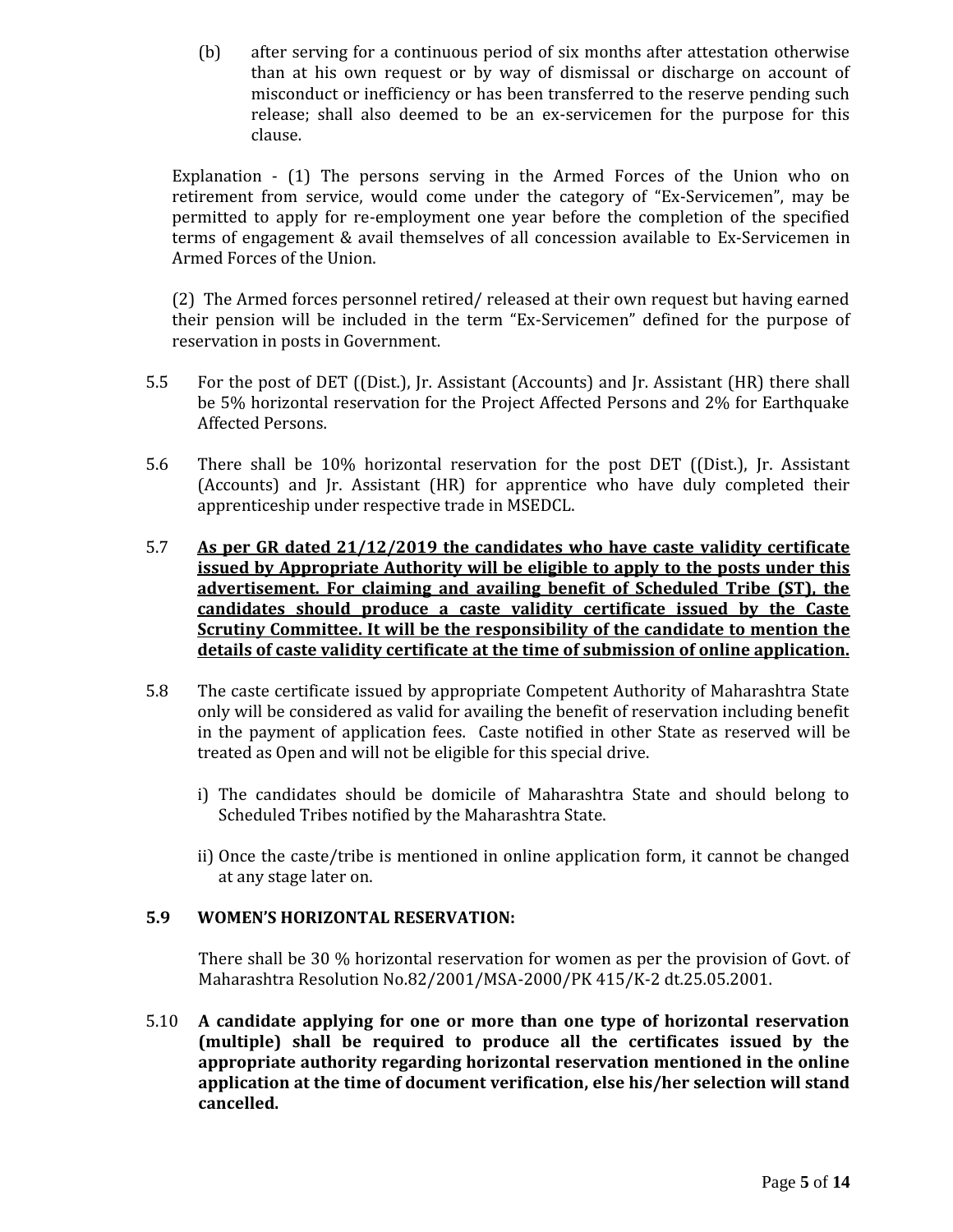# **6. METHODOLGY OF SELECTION:**

- **6.1. The selection will be done through online examination only. The candidates will have to appear for the online test and at his/her own cost**.
- **6.2.** The select list will be drawn by giving **90% weight-age to the performance in the written/ online test and 10% weight-age to the academic performance.** Following will be the test structure and weight-age considered in the academic performance:
	- **A) TEST STRUCTURE ( 90% Weight-age):** The structure of the examination which will be conducted online are as follows:

| Sr. | <b>Test Structure</b>                 | No. of           | <b>Marks</b> | <b>Time</b>    |
|-----|---------------------------------------|------------------|--------------|----------------|
| No. |                                       | <b>Questions</b> |              |                |
|     | Test of Professional Knowledge        | 50               | 110          |                |
|     |                                       |                  |              |                |
| 2.  | Test of General Knowledge <i>i.e.</i> |                  |              | Composite time |
|     | <b>Test of Reasoning</b>              | 40               | 20           | of 120 minutes |
|     | Test of Quantitative Aptitude         | 20               | 10           | (2Hours)       |
|     | Test of Marathi Language              | 20               | 10           |                |
|     |                                       |                  |              |                |

### **B) ACADEMIC PERFORMANCE (10% Wight-age):**

| Percentage of Marks acquired in the Examination for<br>minimum Qualification | Weight-age<br>out of 10% |  |
|------------------------------------------------------------------------------|--------------------------|--|
| ≤50%                                                                         |                          |  |
| $≥50$ but ≤70%                                                               |                          |  |
| $≥70$ but ≤90%                                                               |                          |  |
| 91% and above                                                                | h                        |  |
| Post Graduate Degree/Diploma or MBA                                          |                          |  |
| Post Graduate Degree/Diploma & MBA                                           |                          |  |

- **Note:** (i) In case of gradation awarded under Cumulative Grade Points Average (CGPA), it is to be converted to 100% marks, and then weight-age be given as above. The candidate will have to produce a certificate issued by the appropriate authority inter alia stating that the norms of the University regarding conversion of grade into percentage and the percentage of marks scored by the candidate in terms of norms.
- **Note:** (ii) Marks as mentioned in the certificate given by the University/ College will be considered. The candidate must possess valid mark sheets that he/she is a graduate on the day he/she registers and indicate the percentage of marks obtained in graduation while registering online.
- **6.3.** The candidates will be selected on the basis of performance in the written/online test & academic performance and no interview will be conducted.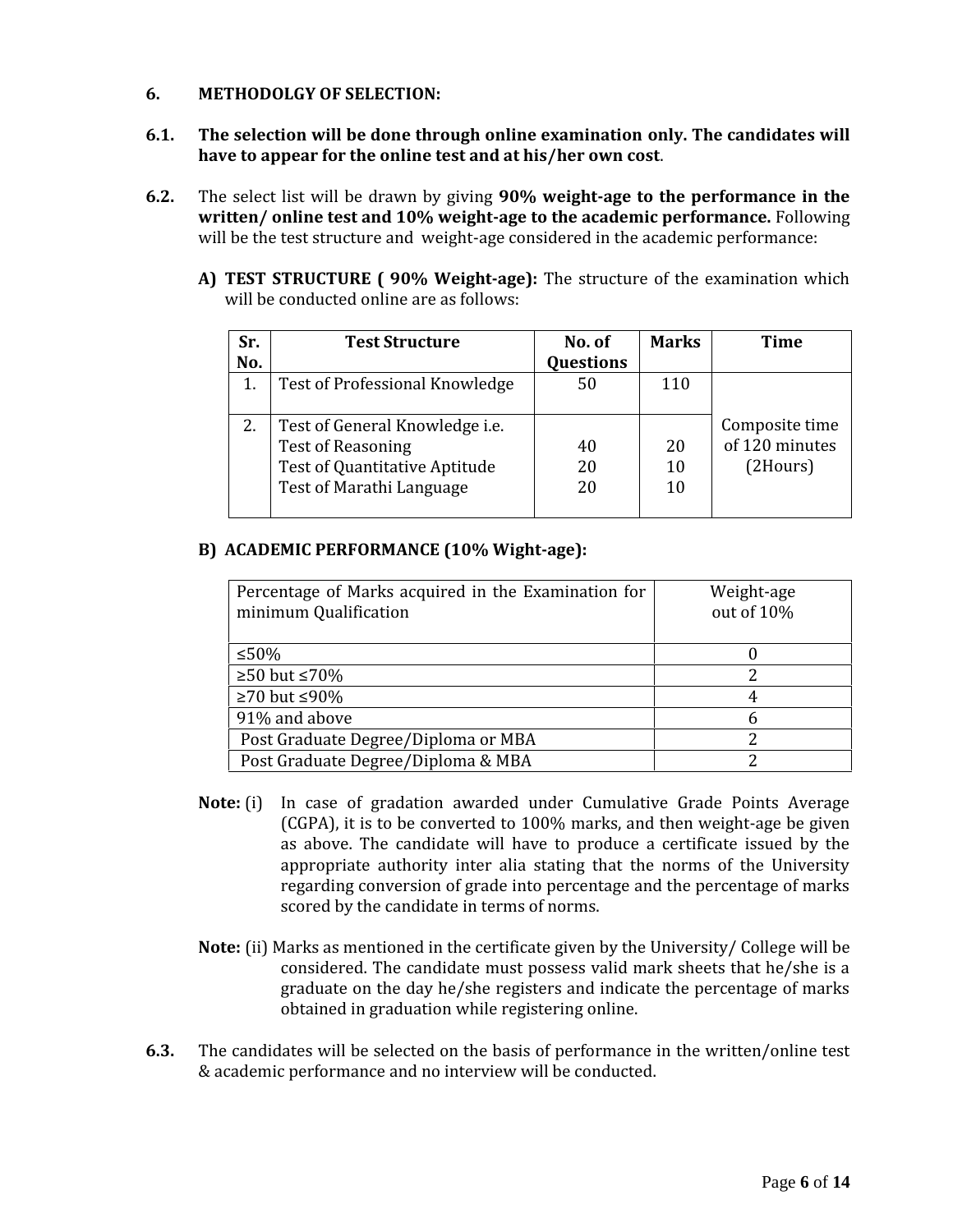### **6.4. Cut- Off Score:**

# **The candidates who obtain less than 30 marks out of the total of 100 marks are not to be recommended for drawing the Select List irrespective of horizontal reservation.**

- **6.5.** The list of applicants called for the online test will be made available on the website of the Company only. Similarly the list of finally selected candidates will also be displayed on the website of the Company.
- **6.6.** The recruitment in MSEDCL is done strictly as per merit.
- **6.7.** Canvassing in any form will disqualify the candidate.
- **6.8.** If any false/incorrect information furnished by the candidate is detected at any stage of recruitment process, his/her candidature will not be considered.
- **6.9.** If the candidate knowingly or willfully furnished incorrect or false particulars or suppresses material information, he/she will be disqualified and if appointed, shall be liable for dismissal from the Company's service without any notice or assigning any reasons whatsoever.
- **6.10.** The decision of the Company in all matters relating to recruitment/interpretation shall be final and no individual correspondence will be entertained.
- **6.11.** The selection of Departmental candidate will be subject to verification of disciplinary actions and vigilance enquiries in process/contemplated and other service records. The decision of the Company in this regard shall be final and no individual representations will be entertained.
- **6.12.** The selected candidates will have to undergo Orientation Training Program at Nashik, Aurangabad, Amravati and Sangli Training Centre. All candidates whose name appeared in the select list will have to produce the documents in original along with System Generated Application Form for verification of documents. Only those candidates who fulfill the pre-requisites as per the advertisement and the Rules prescribed by MSEDCL will be allowed thereafter for the Orientation Training Program.
- **6.13.** Those selected candidates after allocation and detailed posting, will have to serve at that place/ headquarter as per the provisions of MSEDCL Transfer Policy as amended from time to time in force at that time.

# **7. TENTATIVE TIME SCHEDULE:**

| 7.1 | Opening of submission of online applications<br><b>COLL</b>      | 04/02/2020                   |
|-----|------------------------------------------------------------------|------------------------------|
| 7.2 | Last date of submission of online application<br><b>Contract</b> | 15/02/2020                   |
| 7.3 | Candidates to download call letter for online test :             | 10 days prior to online test |
| 7.4 | <b>Online Examination at Test Centre</b><br>$\mathcal{L}$        | During February/March 2020   |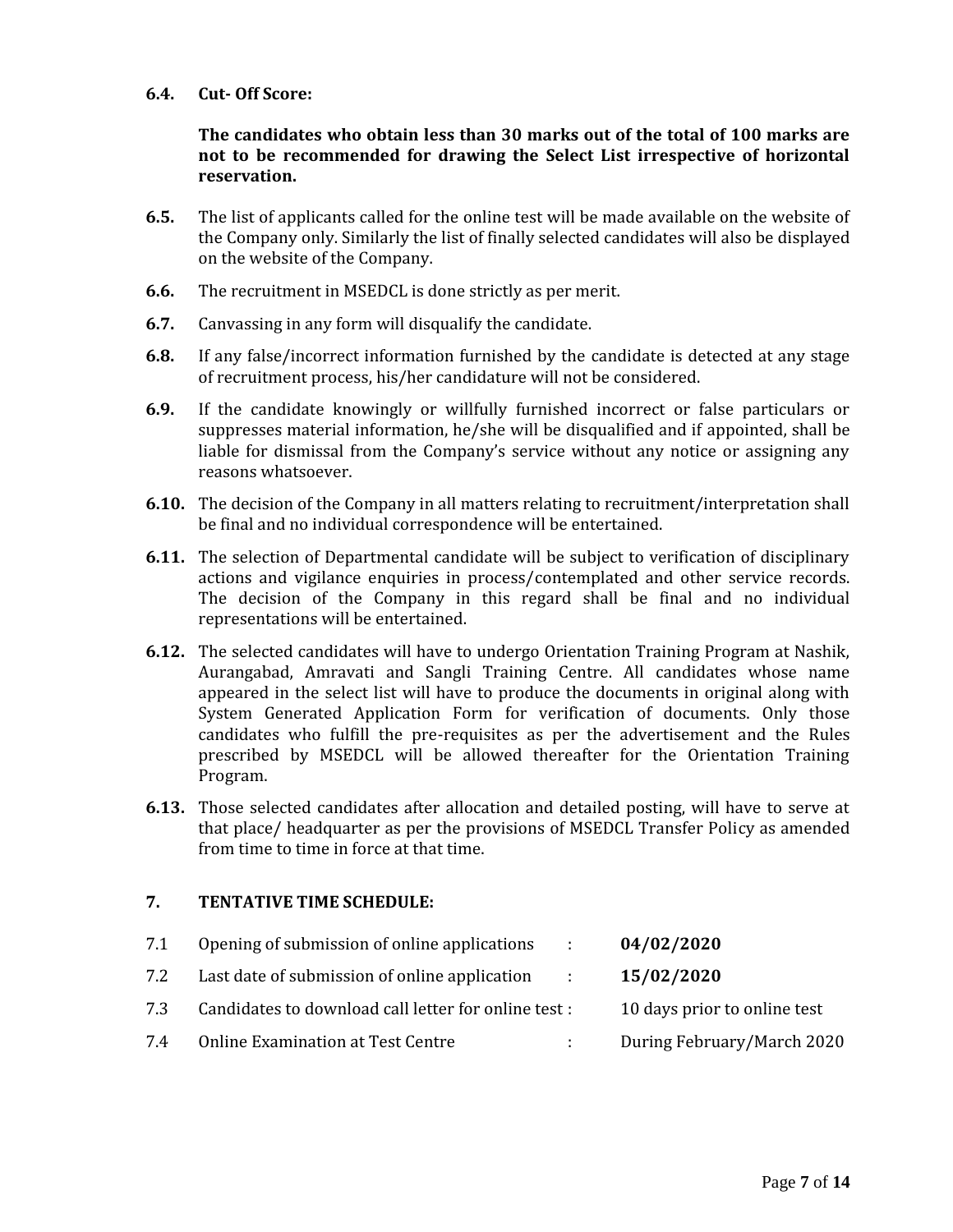### **8. APPLICATION FEE**:

8.1 Candidates shall pay the requisite fee through online as below:

Rs.250/- + 18 % GST + Transaction Charges

- **Note:** (i) The candidates claiming the reservation mentioned under 'Persons With Disabilities' and 'Ex-Serviceman' are exempted from fees.
	- (ii) Fees once paid are non-refundable under any circumstances.
	- (iii)Fees in the form of Postal Order/Money Order/Cash will not be accepted.
- 8.2 In case the selection process is not /could not be completed for any reason, the fees paid will not be refunded.

## **9. PROCEDURE TO APPLY:**

- 9.1 Candidates applying for the posts advertised should ensure that they fulfill all eligibility criteria. Their admission to all the stages of the recruitment process will be purely provisional subject to satisfying the prescribed eligibility criteria mentioned in this advertisement.
- 9.2 Employees working in Govt. / Semi Govt. Undertaking will have to produce 'No Objection Certificate' issued by the employer at the time of verification of documents.

#### **9.3 ON-LINE CENTRE:**

- a) The examination will be conducted online in venues given in the respective call letters.
- b) No request for change of centre/venue/date/session/post for Examination shall be entertained.
- c) MSEDCL however, reserves the right to cancel any of the Examination Centres and/ or add some other Centres, at its discretion, depending upon the response, administrative feasibility, etc.
- d) MSEDCL also reserves the right to allot the candidate to any centre other than the one he/she has opted for.
- e) Candidate will appear at the examination at an Examination Centre at his/her own risks and expenses and MSEDCL will not be responsible for any injury or losses etc. of whatsoever nature.
- f) Choice of centre once exercised by the candidate will be final.
- g) If sufficient number of candidates does not opt for a particular centre for "Online" examination, MSEDCL reserves the right to allot any other adjunct centre to those candidates OR if the number of candidates is more than the capacity available for online exam for a centre, MSEDCL reserves the right to allot any other centre to the candidates.
- h) Candidates will appear for the examination at an examination centre at his/her own risk and expenses and MSEDCL will not be responsible for any injury or losses etc. of any nature.
- i) Any unruly behaviour/misbehaviour in the examination hall may result in cancellation of candidature/ disqualification from this exam.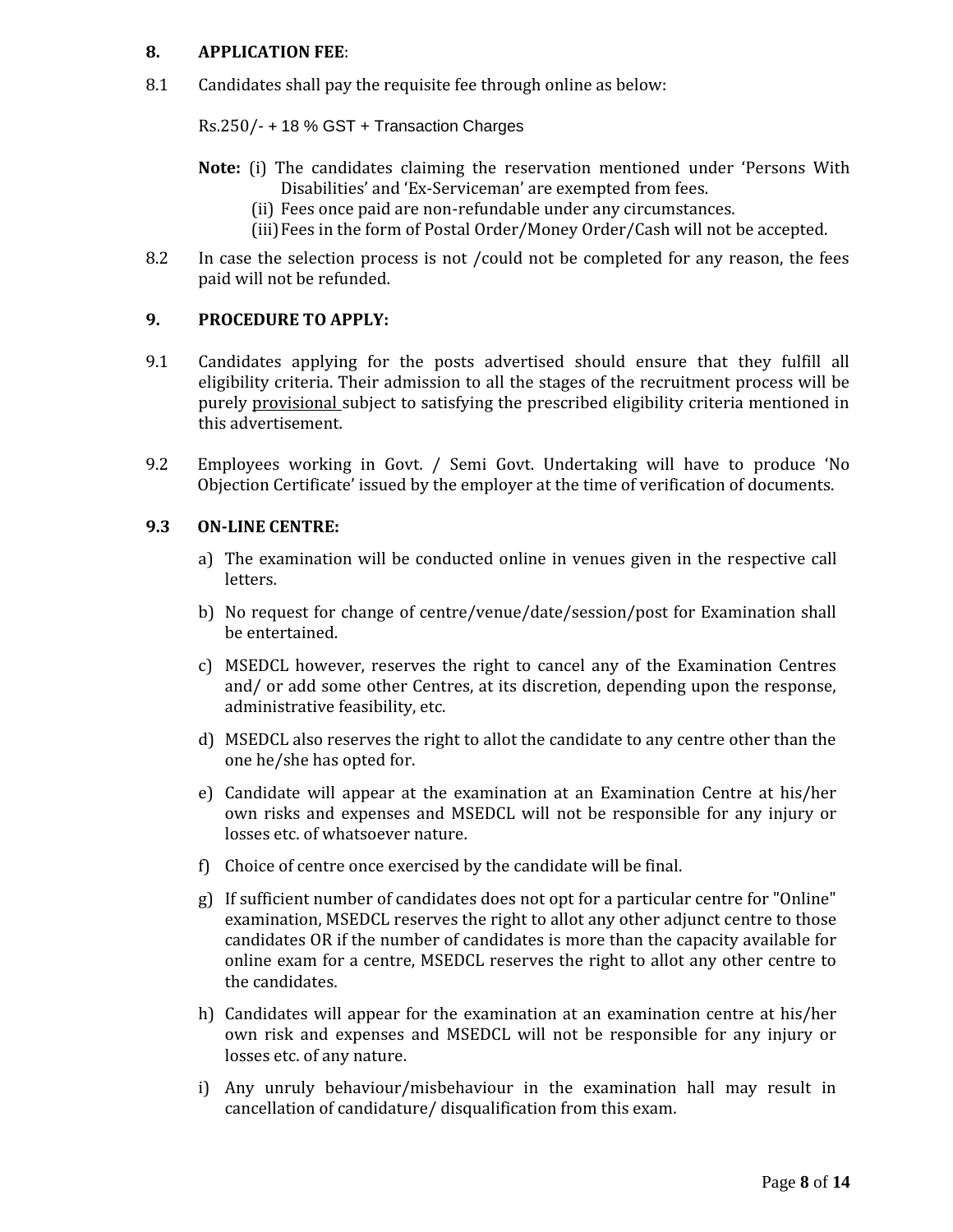# **10. HOW TO APPLY:**

Candidates are required to apply Online on the separate link for each post available on the Company's website www.mahadiscom.in . No other means / mode of application will be accepted.

- (i) **Candidates are required to have a valid personal email ID. It should be kept active during the currency of the entire recruitment process. The Company will send intimation about call letters for online Test etc. through the registered email ID.** Under no circumstances, he/she should share/mention email ID to/or of any other person. In case, a candidate does not have a valid personal email ID, he/she should create his/her new email ID before applying Online.
	- a) Candidates to go to the MSEDCL website www.mahadiscom.inclick on the option "APPLY ONLINE" which will open a new screen.
	- b) To register application, choose the tab "Click here for New Registration" and enter Name, Contact details and Email-id. A Provisional Registration Number and Password will be generated by the system and displayed on the screen. Candidate should note down the Provisional Registration Number and Password. An Email & SMS indicating the Provisional Registration number and Password will also be sent to registered mobile number.
	- c) In case the candidate is unable to complete the application form in one go, he / she can save the data already entered by choosing "SAVE AND NEXT" tab. Prior to submission of the online application candidates are advised to use the "SAVE AND NEXT" facility to verify the details in the online application form and modify the same if required. Visually Impaired candidates should fill the application form carefully and verify/ get the details verified to ensure that the same are correct prior to final submission.
	- d) Candidates are advised to carefully fill and verify the details filled in the online application themselves as no change will be possible/ entertained after clicking the FINAL SUBMIT BUTTON.
	- e) The Name of the candidate or his /her Father/ Husband etc. should be spelt correctly in the application as it appears in the Certificates/ Mark sheets. Any change/alteration found may disqualify the candidature.
	- f) Validate your details and Save your application by clicking the 'Validate your details' and 'Save & Next' button.
	- g) Candidates can proceed to upload Photo & Signature as per the specifications given in the Guidelines for Scanning and Upload of Photograph and Signature detailed under point "para 10(iii)".
	- h) Candidates can proceed to fill other details of the Application Form.
	- i) Click on the Preview Tab to preview and verify the entire application form before FINAL SUBMIT.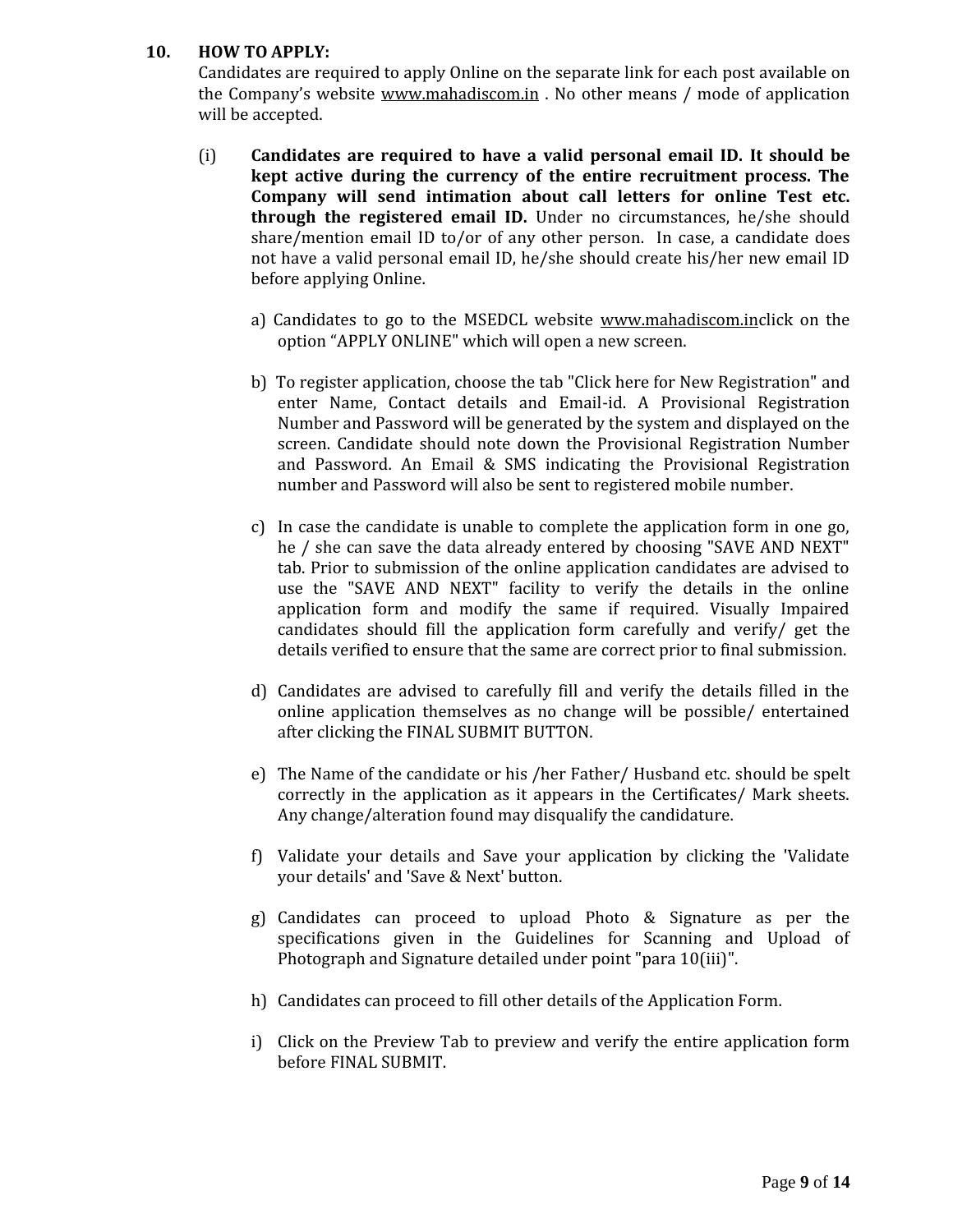- j) Modify details, if required, and click on 'FINAL SUBMIT' ONLY after verifying and ensuring that the photograph, signature uploaded and other details filled by you are correct.
- k) Click on 'Payment' Tab and proceed for payment.
- l) Click on 'Submit' button.
- (ii) Candidates who are applying for more than one post have to register separate online application for each post. In unforeseen circumstances, the online test may be held at same day and time simultaneously and thereby it is the responsibility of the candidate to decide and he/she has to appear for which post. Any request by such candidates to conduct /arrange separate online test will be entertained.
- (iii) Candidates should upload the scanned image of photograph and signature in the online application. The candidate should have a scanned (digital) image of his/her photograph and signature as per the specification given below in JPEG format not exceeding 50 KB and 20 KB respectively and upload the photograph and signature. The online application will not be registered unless the candidate's photo and signature is uploaded after completion of the entry in online mode.
- (iv) The name of the candidate or his / her father's / husband's name, caste etc. should be spelt correctly in the application as it appears in the certificates /Identity proof mark sheets. Any change / alteration found in photo Identity Card may disqualify the candidate for appearing the online test.
- (v) Candidates are required to download the call letters for online examination from Company's website by entering their registration number and password which are generated by the system on submitting the online application and are intimated to the candidates by e-mail/SMS. Candidates are advised to preserve these details for future use. Call letters for Online Written Test will not be dispatched manually by post or courier etc.
- (vi) After applying online and uploading the photograph and signature, the candidates are advised to take two printouts of the system generated online application form. Recent photograph of the candidates duly signed across is to be pasted on the system generated online application. The system generated application form along with e-receipt and other documents is to be submitted by the candidate at the time of verification of documents.
- (vii) The candidates are advised to take utmost care in filling up the required columns in the online mode, payment of fees etc. and ensure that the details entered in the appropriate columns are correct before submission, since there is no provision to modify the application after submission.
- (viii) The registration number and Password generated after applying online must be carefully retained by the candidate for his / her record and for future use.
- (ix) The system generated online application form must be carefully retained by the candidate for his / her record and for future use.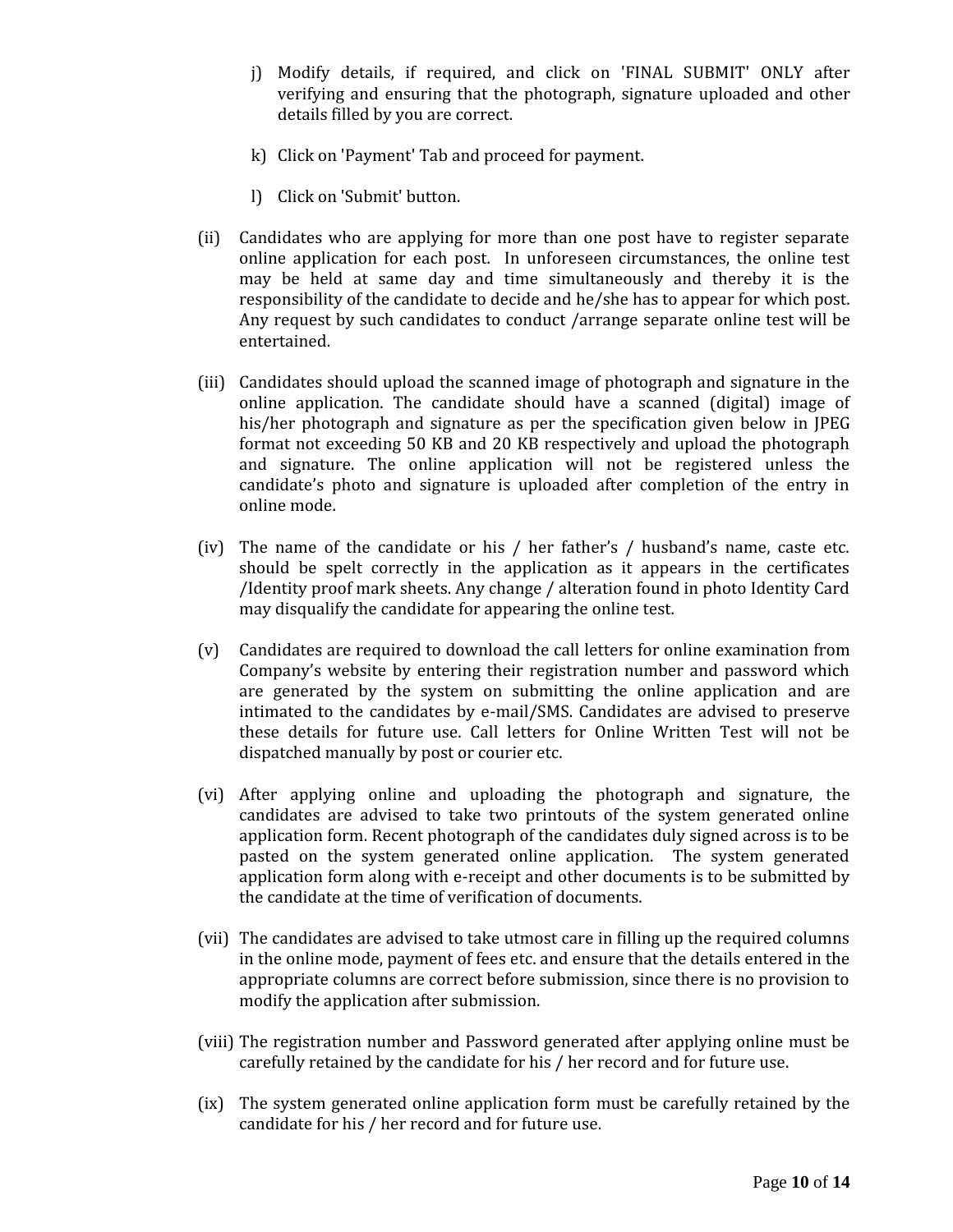- (x) Candidates are advised in their own interest to apply online sufficient before the closing date and not to wait till the last date to avoid the possibility of disconnection/ inability / failure to log on the Bank's website on account of heavy load on internet / website jam.
- **11. MODE OF PAYMENT:** Payment of fees/ intimation charges via the ONLINE MODE
	- (i) The payment can be made by using Debit Cards (RuPay/Visa/MasterCard/Maestro), Credit Cards, Internet Banking, IMPS, Cash Cards/ Mobile Wallets.
	- (ii) After submitting your payment information in the online application form, PLEASE WAIT FOR THE INTIMATION FROM THE SERVER. DO NOT PRESS BACK OR REFRESH BUTTON IN ORDER TO AVOID DOUBLE CHARGE
	- (iii) On successful completion of the transaction, an e-Receipt will be generated.
	- (iv) Non-generation of 'E-Receipt' indicates PAYMENT FAILURE. On failure of payment, Candidates are advised to login again using their Provisional Registration Number and Password and repeat the process of payment.
	- (v) Candidates are required to take **a printout of the e-Receipt** and online Application Form. **Please note that if the same cannot be generated, online transaction may not have been successful**.
	- (vi) For Credit Card users: All charges are listed in Indian Rupee. If you use a non-Indian credit card, your bank will convert to your local currency based on prevailing exchange rates.
	- (vii) To ensure the security of your data, please close the browser window once your transaction is completed.
	- (viii) There is facility to print application form containing fee details after payment of fees.
	- **Note**: After submitting your payment information in the online application form, please wait for the intimation from the server, DO NOT press Back or Refresh button in order to avoid double charge.

# **12. GENERAL CONDITIONS:**

- (a) Candidates applying for the posts advertised should ensure that they fulfill all eligibility criteria. Their candidature to all the stages of the recruitment process will be purely provisional subject to satisfying the prescribed eligibility criteria mentioned in this advertisement. Company will take up verification of eligibility conditions with reference to original documents prior to issuance of offer letter. Mere submission / acceptance of online application and /or appearing for the exams do not ensure eligibility as well as does not confer any right for appointment.
- (b) This advertisement is published subject to the provisions of **Maharashtra Civil Services (declaration of Small Family) Rules, 2005, prescribing declaration of the small family as one of the essential qualifications.**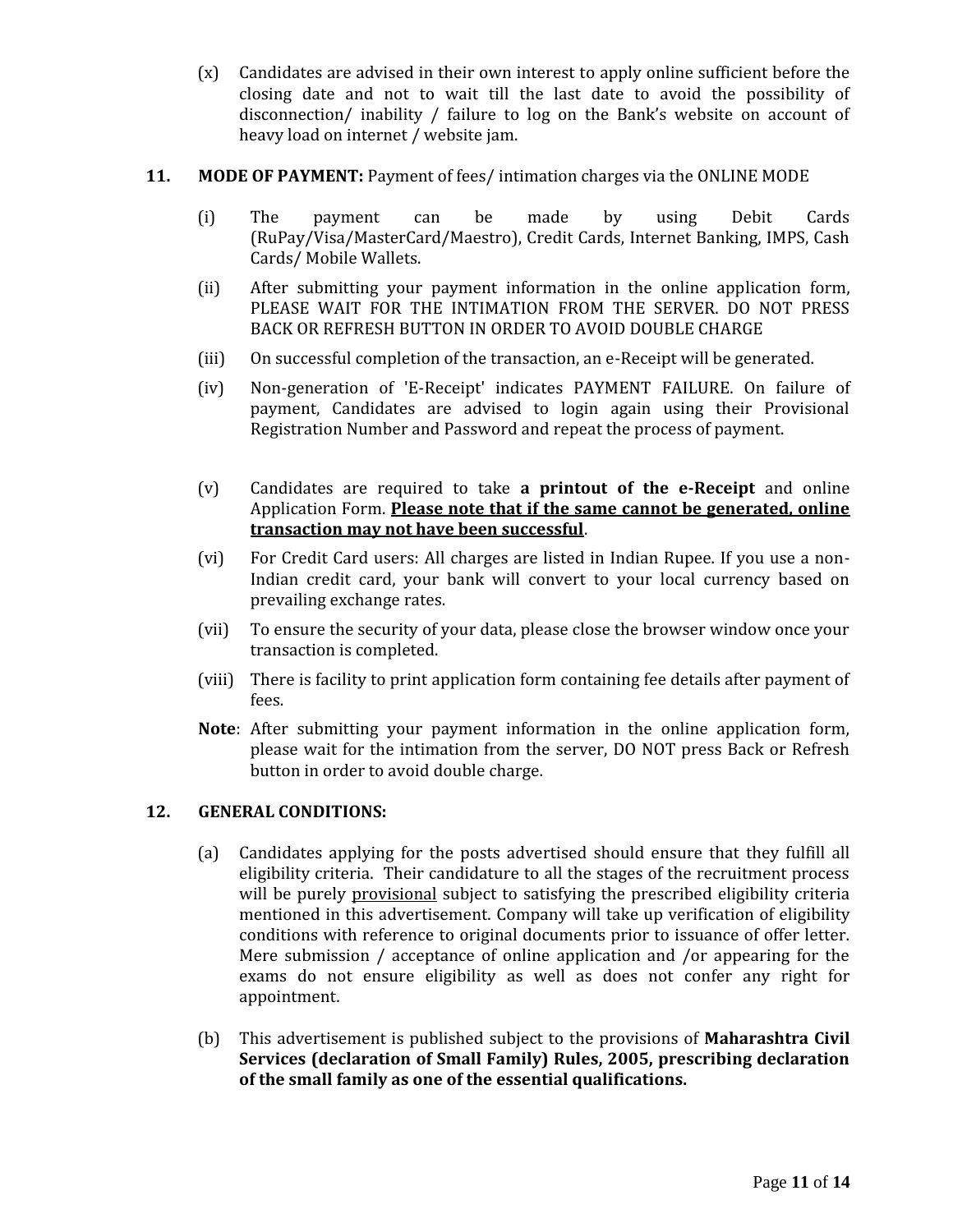(c) The candidates shall be the one of the following certificate for Marathi language:-

Certificate of Secondary School Certificate Examination Board or recognized University showing passing of Secondary / School Certificate Examination or Matric or Higher Examination of University with Marathi Language **OR** Certificate stating the candidate can read, write and speak Marathi Language fluently issued by Professor of Marathi Language of College / Institute affiliated to recognized University and countersigned by Principle of the said College / Institute.

- (d) Once the application is submitted, no information can be corrected. Candidates should be careful in filling the online application and should cross-check and are responsible for correctness of information in continuation.
- (e) The selected candidates should bring all relevant documents in original for this document verification process as mentioned in the online application. It is the sole responsibility of the selected candidates to produce and submit all documents/certificates as mentioned in the online application at the time of verification of documents. In case the candidate fails to produce requisites document, his/her candidature/selection is liable to be cancelled at the time of verification of documents.
- (f) Company would be free to reject any application, at any stage of the selection process, cancel the candidature of the candidate in case it is detected at any stage that a candidate dose not fulfill the eligibility norms and / or that he / she has furnished any incorrect / false information / certificate / documents or has suppressed any material fact $(s)$ . If candidature of any candidate is rejected for any reason according to the terms and conditions of this advertisement, no further representation in this regard will be entertained. Such decisions shall be final and binding on the candidate. If any of these shortcomings is / are detected after appointment in a Participating Organization, his / her service are liable to be summarily terminated.
- (g) All candidates who have registered online and have paid the requisite Application fees may be allowed to download online call letters for online Test. No detail scrutiny of application will be carried out at the time of issuing call letters for online examination. The call letters can be downloaded from the Company's website www.mahadiscom.in. Candidates will have to visit the website for downloading call letters for online test. Intimation for downloading call letter will also be sent through email/SMS. Once the candidate clicks the relevant link, he/she can access the window for call letter download. The candidate is required to use (i) Registration Number/Roll Number, (ii) Password/Date of Birth for downloading the call letter. Candidate needs to affix recent recognizable photograph on the call letter preferably the same as provided during registration and appear at the examination center with (i) Call Letter. The candidates shall also bring a photocopy of the call letter and Photo Identity Proof.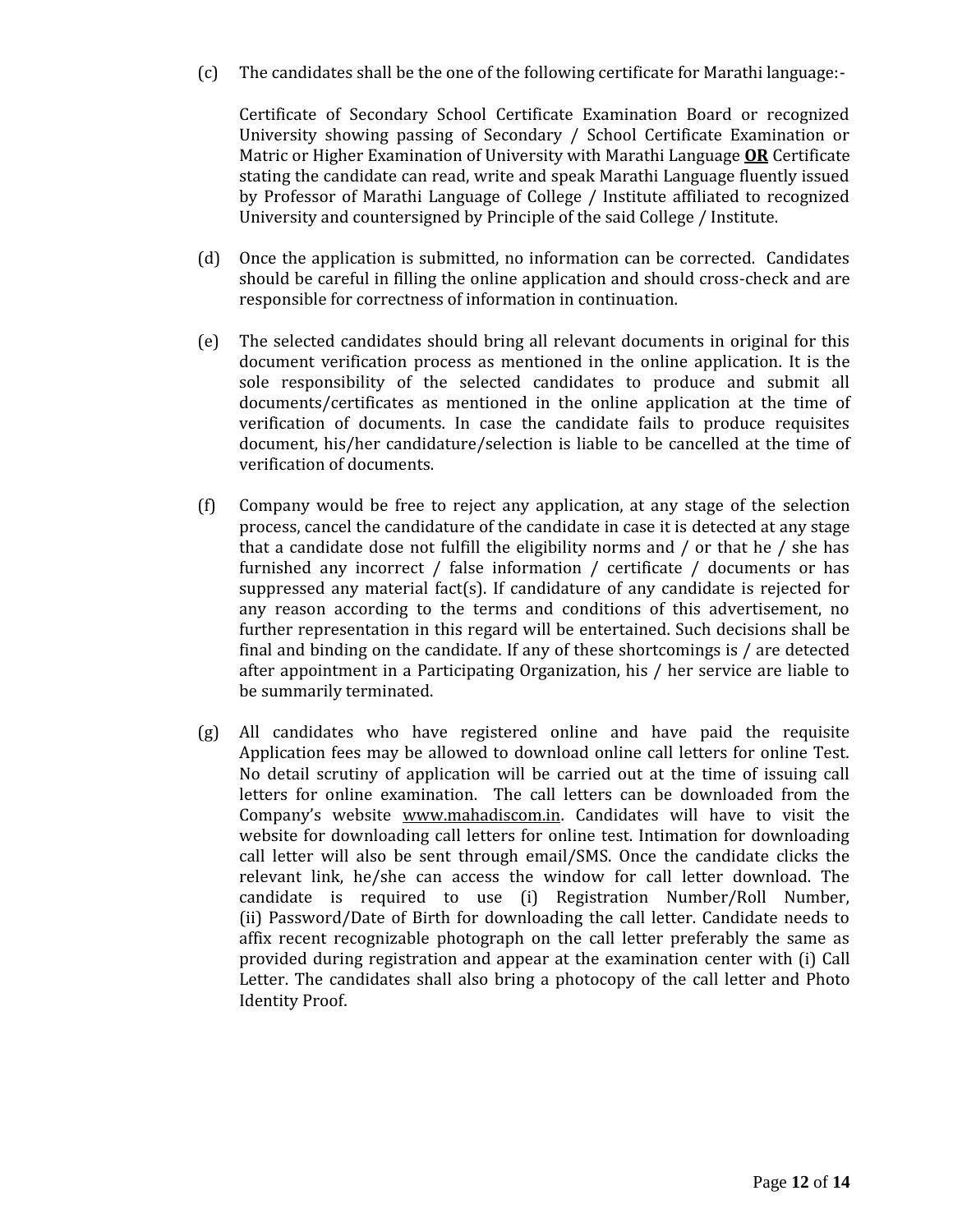- (h) **CANDIDATES REPORTING LATE** i.e. after the reporting time specified on the call letter for Examination will not be permitted to take the examination. The reporting time mentioned on the call letter is prior to the Start time of the test. Though the duration of the examination is 2 hours, candidates may be required to be at the venue for about 4 hours including the time required for completion of various formalities such as verification and collection of various requisite documents, logging in, receiving the instructions.
- (i) **IDENTITY VERIFICATION:** In the examination hall, the call letter along with original and a photocopy of the candidate's currently valid photo identity such as PAN Card/ Passport/ Driving License/ Voter's Card/ Bank Passbook with photograph/ Photo identity proof issued by a Gazzetted Officer on official letterhead/ Photo identity proof issued by a People's Representative on official letterhead/ valid recent Identity Card issued by a recognized College/ University/ Aadhar card with a photograph/ E-Aadhar Card with photograph/ Employee ID/ Bar Council Identity Card with photograph should be submitted to the invigilator for verification. The candidate's identity will be verified with respect to his/her details on the call letter, in the Attendance List and requisite documents submitted. If identity of the candidate is in doubt the candidate may not be allowed to appear for the Examination.

Ration Card will **not** valid id proofs for this purpose, as the photo identity proof is required.

- **Note:** Candidates have to produce in original the photo identity proof and submit photocopy of the photo identity proof along with Examination call letter while attending the examination, without which they will not be allowed to take up the examination. Candidates must note that the name as appearing on the call letter (provided during the process of registration) should exactly match the name as appearing on the photo identity proof. Female candidates who have changed first/last/middle name post marriage must take special note of this. If there is any mismatch between the name indicated in the Call Letter and Photo Identity Proof the candidate will not be allowed to appear for the examination.
	- (j) Normally selection process comprises of online test. However which shortlist / selection process is to be adopted will be decided by the Company and the decision of the Company in this regard shall be final. The candidates will have to appear for online Written Test at the allotted Test Centre at their own cost.
	- (k) The candidates selected will be appointed as 'Trainees' and on successful completion of the training, the candidates will be appointed to the post of Junior Engineer (Dist.) as the case may be.
	- (l) The list of the exam centers, test structure, candidates called for online Written Test and list of selected candidates etc., will be published on the Company's website www.mahadiscom.in from time to time. For this purpose, the candidate should check the website of the company periodically about the updates as per schedules dates.
	- (m) Prescribed qualifications are minimum and mere possession of the same does not confer any right for appointment.